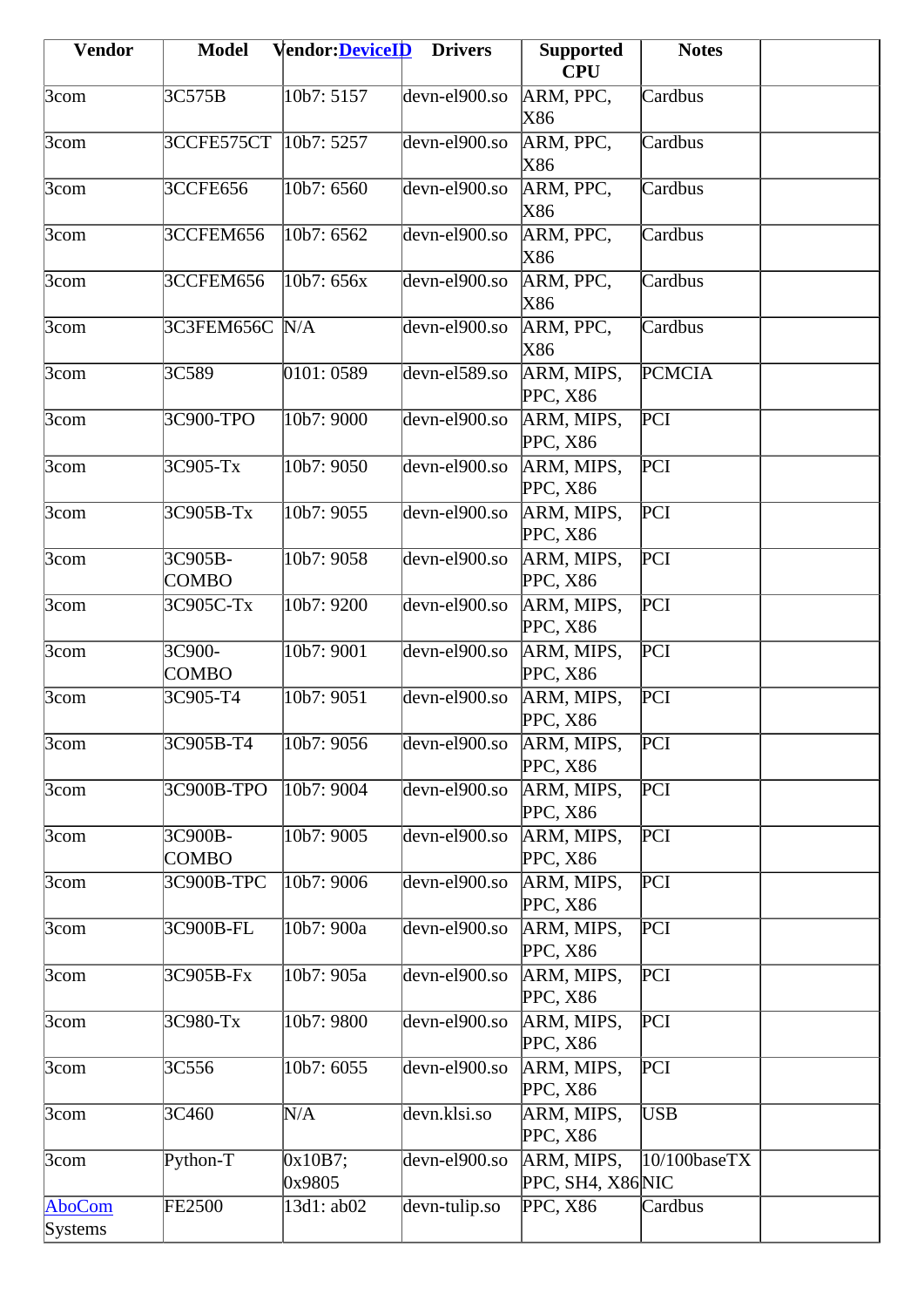| Accton          | <b>EN-1207D</b>                     | $\overline{1113:1211}$ | devn-rtl.so               | ARM, MIPS,             | PCI                                                    |  |
|-----------------|-------------------------------------|------------------------|---------------------------|------------------------|--------------------------------------------------------|--|
| Technology      |                                     |                        |                           | PPC, X86               |                                                        |  |
| ADMtek          | AM181                               | 1317: 0981             | devn-tulip.so             | MIPS, PPC,<br>X86      | PCI                                                    |  |
| <b>ADMtek</b>   | <b>ADM983</b>                       | 1317: 0985             | devn-tulip.so             | MIPS, PPC,<br>X86      | PCI                                                    |  |
| AMD             | AM79C976                            | 1022: 2000             | devn-pcnet.so             | ARM, MIPS,<br>PPC, X86 | PCI                                                    |  |
| <b>AMD</b>      | AM79C978                            | 1022: 2001             | devn-pcnet.so             | ARM, MIPS,<br>PPC, X86 | $\overline{PCI}$                                       |  |
| AMD             | 79c960                              | N/A                    | devn-pcnet.so             | X86                    | <b>ISA</b>                                             |  |
| AMD             | 79c961                              | N/A                    | devn-pcnet.so             | $ARM$ , X86            | <b>ISA</b>                                             |  |
| AMD             | 79c965                              | N/A                    | devn-pcnet.so             | ARM, X86               | ISA                                                    |  |
| AMD             | AM79C970                            | 1022: 2000             | devn-pcnet.so             | ARM, MIPS,<br>PPC, X86 | PCI                                                    |  |
| <b>AMD</b>      | AM79C971                            | 1022: 2000             | devn-pcnet.so             | ARM, MIPS,<br>PPC, X86 | PCI                                                    |  |
| AMD             | AM79C972                            | 1022: 2000             | devn-pcnet.so             | ARM, MIPS,<br>PPC, X86 | PCI                                                    |  |
| <b>AMD</b>      | AM79C973                            | 1022: 2000             | devn-pcnet.so             | ARM, MIPS,<br>PPC, X86 | $\overline{PCI}$                                       |  |
| AMD             | AM79C975                            | 1022: 2000             | devn-pcnet.so             | ARM, MIPS,<br>PPC, X86 | $\overline{PCI}$                                       |  |
| Artesyn         | Crystal 8900                        | N/A                    | devn-artesyn.soPPC        |                        |                                                        |  |
| <b>Broadcom</b> | 5700 Gigabit                        | 0x14E4;<br>0x1644      | devn-tigon3.so PPC, X86   |                        | <b>NetXtreme</b><br>Gigabit<br>Ethernet<br>Controller  |  |
| <b>Broadcom</b> | 5702 Gigabit                        | 0x14E4;<br>0x1646      | devn-tigon3.so PPC, $X86$ |                        | <b>NetXtreme</b><br>Gigabit<br>Ethernet<br>Controller  |  |
| <b>Broadcom</b> | 5703 Gigabit                        | 0x14E4;<br>0x1647      | devn-tigon3.so PPC, X86   |                        | <b>NetXtreme</b><br>Gigabit<br>Ethernet<br>Controller  |  |
| <b>Broadcom</b> | 5701 Gigabit                        | 0x14E4;<br>0x1645      | devn-tigon3.so PPC, X86   |                        | <b>NetXtreme</b><br>Gigabit<br>Ethernet<br>Controller  |  |
| Broadcom        | 5702FE<br>Gigabit                   | 0x14E4;<br>0x164D      | devn-tigon3.so PPC, $X86$ |                        | <b>NetXtreme</b><br><b>Fast Ethernet</b><br>Controller |  |
| <b>Broadcom</b> | 5702X Gigabit $\vert 0x14E4; \vert$ | 0x16A6                 | devn-tigon3.so PPC, $X86$ |                        | <b>NetXtreme</b><br>Gigabit<br>Ethernet<br>Controller  |  |
| <b>Broadcom</b> | 5703X Gigabit $\vert 0x14E4; \vert$ | 0x16A7                 | devn-tigon3.so PPC, $X86$ |                        | <b>NetXtreme</b><br>Gigabit<br>Ethernet<br>Controller  |  |
| Cirrus          | $\overline{\text{CS8900}}$          | N/A                    | devn-crys8900 X86         |                        | ISA                                                    |  |
| Cirrus          | CS8920                              | N/A                    | devn-crys8900 X86         |                        | ISA                                                    |  |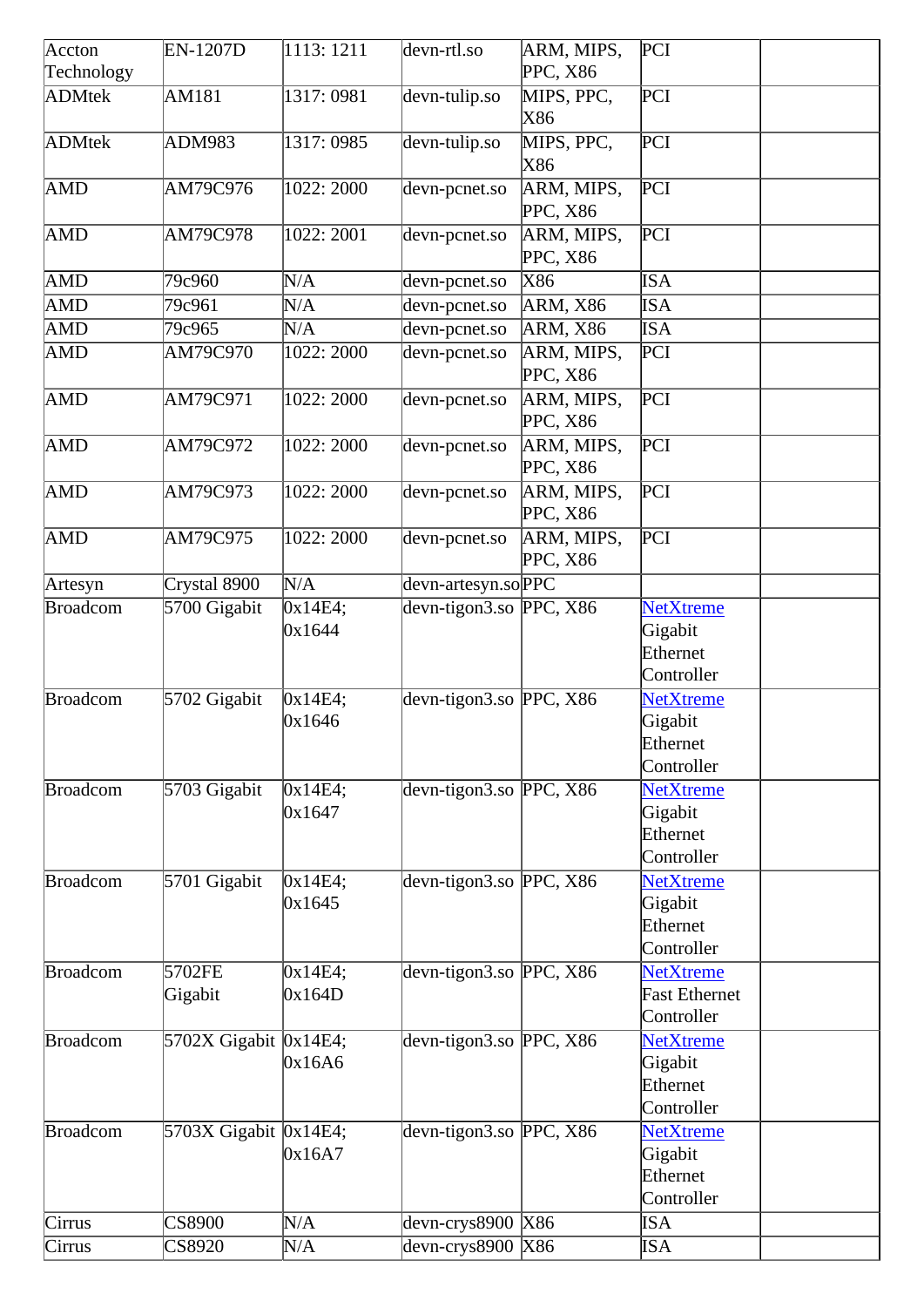| D-Link               | DE-660              | 0149:021b         | devn-<br>$ne2000$ .so                       | ARM, MIPS,<br>PPC, SH4, X86 | <b>PCMCIA</b>                                                                            |
|----------------------|---------------------|-------------------|---------------------------------------------|-----------------------------|------------------------------------------------------------------------------------------|
| $D$ -Link            | DFE-530Tx+          | 1186: 1300        | devn-rtl.so                                 | ARM, MIPS,<br>PPC, X86      | PCI                                                                                      |
| $D$ -Link            | DUBE100<br>(rev. A) | 0x1a00            | devn-asix.so                                | ARM, MIPS,<br>PPC, X86      | <b>USB</b> (released<br>$6.3.0$ SP3)                                                     |
| Davicom              | DM9102              | 0x1282:<br>0x9102 | devn-<br>$dm9102$ .so                       | ARM, MIPS,<br>PPC, SH4, X86 |                                                                                          |
| Digital<br>Equipment | DC21142/3           | 1011:0019         | devn-tulip.so                               | PPC, X86                    | Cardbus                                                                                  |
| Digital<br>Equipment | DC21142/3           | 1011:0019         | devn-tulip.so                               | PPC, X86                    | PCI                                                                                      |
| Digital<br>Equipment | DC21040             | 1011:0002         | devn-tulip.so                               | MIPS, PPC,<br>X86           | $\overline{PCI}$                                                                         |
| Digital<br>Equipment | <b>KZPSA</b>        | 1011:0008         | devn-tulip.so                               | MIPS, PPC,<br>X86           | PCI                                                                                      |
| Digital<br>Equipment | DC21140             | 1011:0009         | devn-tulip.so                               | MIPS, PPC,<br>X86           | PCI                                                                                      |
| Digital<br>Equipment | DC21041             | 1011:0014         | devn-tulip.so                               | MIPS, PPC,<br>X86           | PCI                                                                                      |
| Digital<br>Equipment | DC21142/3/5         | 1011:0019         | devn-tulip.so                               | MIPS, PPC,<br>X86           | PCI                                                                                      |
| Freescale            | MPC8xx              | N/A               | devn-<br>ne2000-800.so                      | <b>PPC</b>                  | <b>NE2000</b><br>variant for<br><b>PCMCIA</b><br>interface on<br>MPC8xx based<br>systems |
| Freescale            | MPC8xx              | N/A               | devn-<br>ppc $860$ _mii-<br>fads.so         | PPC                         | <b>860 FADS</b><br>$10/100$ ethernet<br>driver                                           |
| Freescale            | MPC8xx              | N/A               | devn-<br>ppc860_mii-<br>cllf.so             | PPC                         | 860 CLLF<br>10/100 ethernet<br>driver                                                    |
| Freescale            | MPC826x             | N/A               | $devn$ -ppc8260- $\overline{PPC}$<br>ads.so |                             | 8260 ads<br>reference<br>platform                                                        |
| Freescale            | MPC8xx              | N/A               | $devn-ppc800-$<br>ads.so                    | PPC                         | <b>ADS</b> reference<br>platform                                                         |
| Freescale            | MPC8xx              | N/A               | $devn-ppc800-$<br>rpxlite.so                | PPC                         | RPx-Lite                                                                                 |
| Freescale            | MPC8xx              | N/A               | devn-<br>$ppc800$ .so                       | $\overline{\text{PPC}}$     |                                                                                          |
| Generic              | Hubs                | N/A               | devu-ohci,<br>devu-uhci                     | ARM, MIPS,<br>PPC, SH4, X86 |                                                                                          |
| IBM                  | Ppc405              | N/A               | devn-<br>ppc405.so                          | $\overline{\text{PPC}}$     | <b>IBM PPCx05</b><br>on-chip<br>ethernet                                                 |
| Intel                | 82551               | 8086: 1229        | devn-speedo.so ARM, MIPS,                   | PPC, X86                    | PCI                                                                                      |
| Intel                | 82559ER             | 8086: 1209        | devn-speedo.so ARM, MIPS,                   | PPC, X86                    | PCI                                                                                      |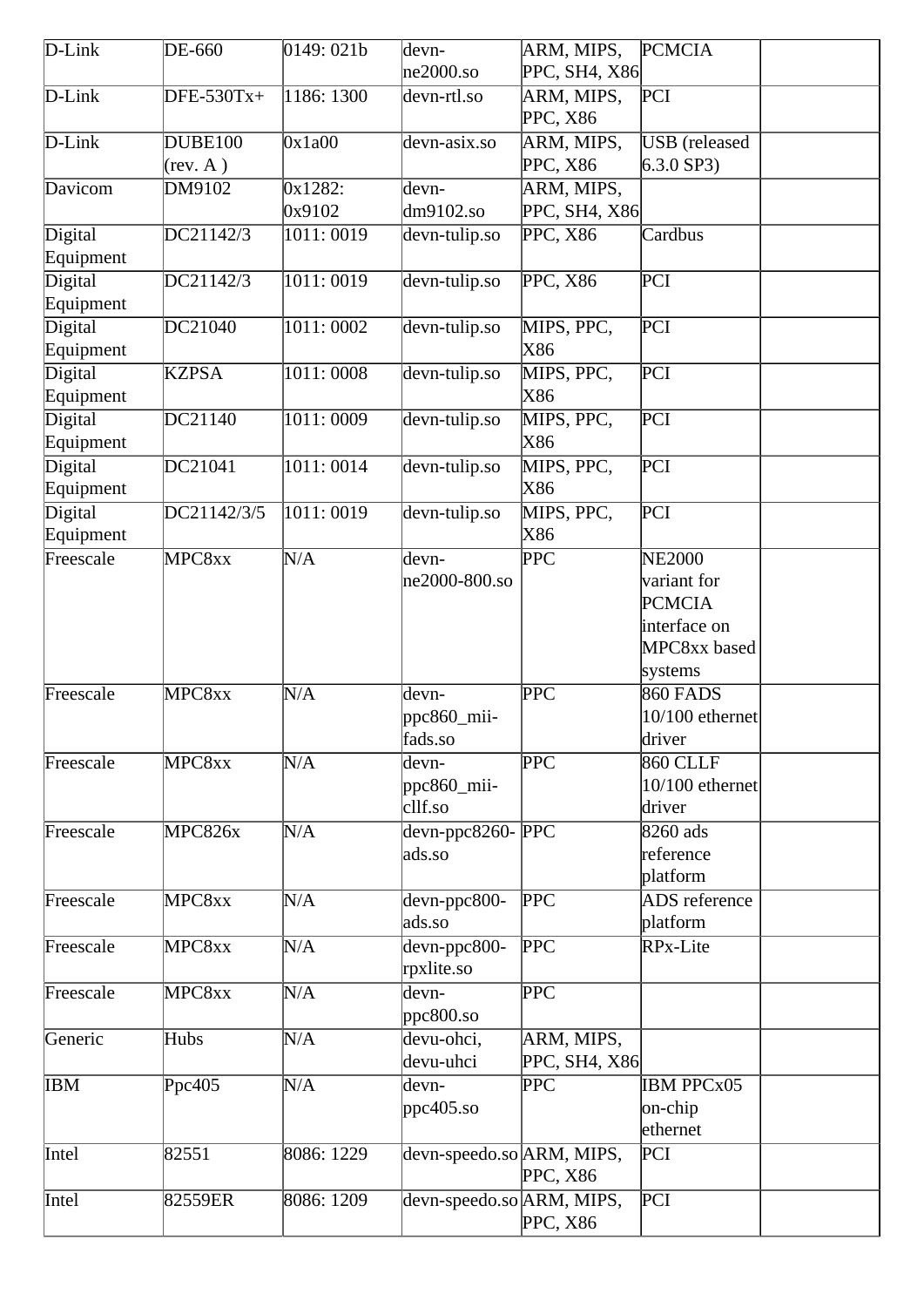| Intel | 82544EI/GC | 8086: 1008 | devn-i $82544$ .so PPC, X86 |               | PCI, Gigabit |
|-------|------------|------------|-----------------------------|---------------|--------------|
|       |            |            |                             |               | Ethernet     |
| Intel | 82544EI    | 8086: 1009 | devn-i82544.so $ $ PPC, X86 |               | PCI, Gigabit |
|       |            |            |                             |               | Ethernet     |
| Intel | 82544I     | 8086: 100c | $devn-i82544$ .so PPC, X86  |               | PCI, Gigabit |
|       |            |            |                             |               | Ethernet     |
| Intel | 82544GC    | 0x8086:    | devn-i82544.so $ $ PPC, X86 |               | PCI, Gigabit |
|       |            | 0x100c,    |                             |               | Ethernet     |
|       |            | 0x100d     |                             |               |              |
| Intel | 82545EM    | 8086: 100f | devn-i82544.so PPC, X86     |               | PCI, Gigabit |
|       |            |            |                             |               | Ethernet     |
| Intel | 82545EM    | 8086: 1011 | devn-i82544.so PPC, $X86$   |               | PCI, Gigabit |
|       |            |            |                             |               | Ethernet     |
| Intel | 82546EB    | 0x8086:    | devn-i82544.so PPC, $X86$   |               | PCI, Gigabit |
|       |            | 0x1010,    |                             |               | Ethernet     |
|       |            | 0x1012,    |                             |               |              |
|       |            | 0x101d,    |                             |               |              |
|       |            | 0x108a     |                             |               |              |
| Intel | 82540EM    | 0x8086:    | devn-i82544.so $ $ PPC, X86 |               | PCI, Gigabit |
|       |            | 0x100e,    |                             |               | Ethernet     |
|       |            | 0x1015     |                             |               |              |
| Intel | 3C509 TP/  | N/A        | devn-el509.so               | X86           | <b>ISA</b>   |
|       | COMBO/TPO  |            |                             |               |              |
| Intel | 82559      | 0x8086:    | devn-speedo.so ARM, MIPS,   |               |              |
|       |            | 0x1029     |                             | PPC, SH4, X86 |              |
| Intel | 82801CAM   | 0x8086:    | devn-speedo.so ARM, MIPS,   |               |              |
|       | $(ICH3-M)$ | $0x1030 -$ |                             | PPC, SH4, X86 |              |
|       |            | 0x1038     |                             |               |              |
| Intel | 82801DB    | 0x8086:    | devn-speedo.so ARM, MIPS,   |               |              |
|       | (ICH4)     | 0x1039 -   |                             | PPC, SH4, X86 |              |
|       |            | 0x103E     |                             |               |              |
| Intel | 82562EZ    | 0x8086:    | devn-speedo.so ARM, MIPS,   |               |              |
|       |            | 0x1050 -   |                             | PPC, SH4, X86 |              |
|       |            | 0x1055,    |                             |               |              |
|       |            | 0x1059     |                             |               |              |
| Intel | 82559B     | 0x8086:    | devn-speedo.so ARM, MIPS,   |               |              |
|       |            | 0x2459     |                             | PPC, SH4, X86 |              |
| Intel | 82559C     | 0x8086:    | devn-speedo.so ARM, MIPS,   |               |              |
|       |            | 0x245D     |                             | PPC, SH4, X86 |              |
| Intel | 82541EI    | 0x8086:    | devn-i82544.so PPC, $X86$   |               | Gigabit      |
|       | Gigabit    | 0x1013,    |                             |               | Ethernet     |
|       |            | 0x1018,    |                             |               | Controller   |
|       |            | 0x1019     |                             |               | (Copper)     |
| Intel | 82540EP    | 0x8086:    | devn-i82544.so PPC, $X86$   |               | Gigabit      |
|       | Gigabit    | 0x1016,    |                             |               | Ethernet     |
|       |            | 0x1017,    |                             |               | Controller   |
|       |            | 0x101E     |                             |               |              |
| Intel | 82545GM    | 0x8086:    | devn-i82544.so PPC, $X86$   |               | Gigabit      |
|       | Gigabit    | 0x1026,    |                             |               | Ethernet     |
|       |            | 0x1027,    |                             |               | Controller   |
|       |            | 0x1028     |                             |               |              |
| Intel | 82541GI    | 0x8086:    | devn-i82544.so PPC, $X86$   |               | Gigabit      |
|       | Gigabit    | 0x1075,    |                             |               | Ethernet     |
|       |            |            |                             |               |              |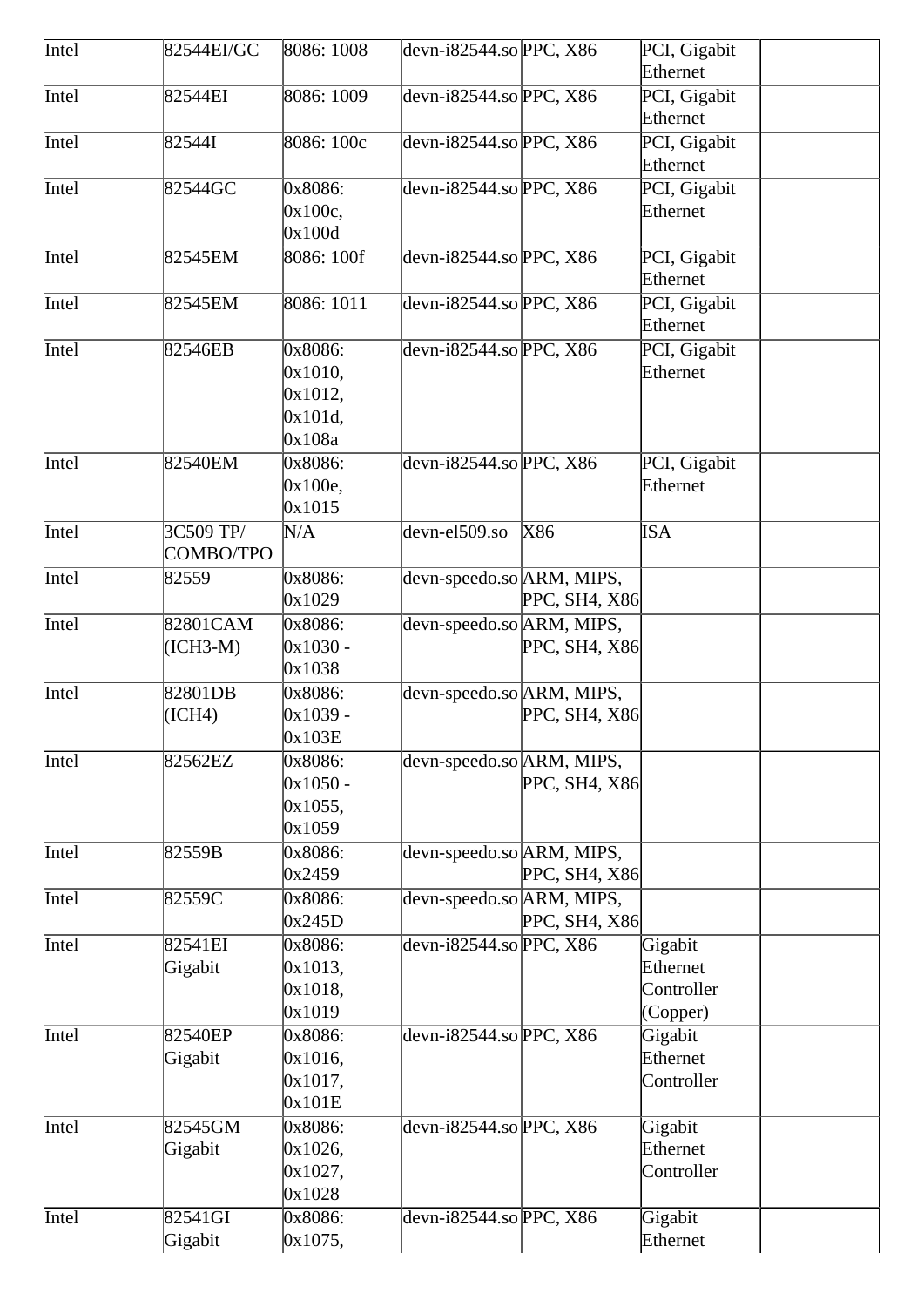|                |                     | 0x1076,           |                             |                   | Controller               |  |
|----------------|---------------------|-------------------|-----------------------------|-------------------|--------------------------|--|
|                |                     | 0x1077            |                             |                   | (Mobile)                 |  |
| Intel          | 82541ER             | 0x8086:           | devn-i82544.so $ $ PPC, X86 |                   | Gigabit                  |  |
|                | Gigabit             | 0x1078            |                             |                   | Ethernet                 |  |
|                |                     |                   |                             |                   | Controller               |  |
| Intel          | 82546GB             | 0x8086:           | devn-i82544.so PPC, $X86$   |                   | Dual Port                |  |
|                | Gigabit             | 0x1079,           |                             |                   | Gigabit                  |  |
|                |                     | 0x107A,           |                             |                   | Ethernet                 |  |
|                |                     | 0x107B            |                             |                   | Controller               |  |
| Intel          | 82541PI             | 0x8086:           | devn-i82544.so $ $ PPC, X86 |                   | Gigabit                  |  |
|                | Gigabit             | 0x107c            |                             |                   | Ethernet                 |  |
|                |                     |                   |                             |                   | Controller               |  |
| Intel          | 82573V              | 0x8086:           | devn-i82544.so $ $ PPC, X86 |                   | PCI, Gigabit             |  |
|                |                     | 0x108b            |                             |                   | Ethernet                 |  |
|                |                     |                   |                             |                   | (released 6.3.0)         |  |
|                |                     |                   |                             |                   | SP3)                     |  |
| Intel          | 82573E              | 0x8086:           | devn-i82544.so PPC, X86     |                   | PCI, Gigabit             |  |
|                |                     | 0x108c            |                             |                   | Ethernet                 |  |
|                |                     |                   |                             |                   | (release 6.3.0)          |  |
|                |                     |                   |                             |                   | SP3)                     |  |
| Intel          | 82573L              | 0x8086:<br>0x109a | devn-i82544.so $ $ PPC, X86 |                   | PCI, Gigabit<br>Ethernet |  |
|                |                     |                   |                             |                   |                          |  |
|                |                     |                   |                             |                   | (release 6.3.0)<br>SP3)  |  |
|                |                     |                   |                             |                   |                          |  |
| Intel          | 82557               | 8086:1229         | devn-speedo.so ARM, MIPS,   |                   | PCI                      |  |
| Intel          | 82558               | 8086: 1229        |                             | PPC, X86          |                          |  |
|                |                     |                   | devn-speedo.so ARM, MIPS,   | PPC, X86          | PCI                      |  |
|                | Kawasaki            |                   | devn-klsi.so                |                   |                          |  |
| Kawasaki       |                     | N/A               |                             | ARM, MIPS,        |                          |  |
|                | based USB           |                   |                             | PPC, X86          |                          |  |
| KTI            | Asapters<br>ET32/Px | 8e2e: 3000        | devn-                       | ARM, MIPS,        | PCI                      |  |
|                |                     |                   | $ne2000$ .so                | PPC, SH4, X86     |                          |  |
| Lite-On        | NGMC169B            | 11ad: 0002        |                             |                   | PCI                      |  |
| Communications |                     |                   | devn-tulip.so               | MIPS, PPC,<br>X86 |                          |  |
| Macronix       | Mx98715/725         | 10d9: 0531        |                             |                   | PCI                      |  |
|                |                     |                   | devn-tulip.so               | MIPS, PPC,<br>X86 |                          |  |
| Marvell        | Marvell             | N/A               | devn-                       | PPC               | Marvell                  |  |
|                |                     |                   | gt64260.so                  |                   | Discovery                |  |
|                |                     |                   |                             |                   | $6x260$ ethernet         |  |
|                |                     |                   |                             |                   | driver                   |  |
| National       | DP83815/16          | 100b: 0020        | devn-                       | ARM, MIPS,        | PCI                      |  |
| Semiconductor  |                     |                   | ns83815.so                  | PPC, X86          |                          |  |
| Netgear        | EA101               | N/A               | devn-klsi.so                | ARM, MIPS,        | <b>USB</b>               |  |
|                |                     |                   |                             | PPC, X86          |                          |  |
| NetVin         | beNV3000            | 4a14: 5000        | devn-                       | ARM, MIPS,        | $\overline{PCI}$         |  |
|                |                     |                   | $ne2000$ .so                | PPC, SH4, X86     |                          |  |
| Novell         | <b>NE2000</b>       | N/A               | devn-ne2000-                | SH4               | <b>NE2000</b>            |  |
|                | compatible          |                   | sengin.so                   |                   | variant driver           |  |
|                |                     |                   |                             |                   | for SHx based            |  |
|                |                     |                   |                             |                   | Solution                 |  |
| Novell         | <b>NE2000</b>       | N/A               | devn-                       | ARM, MIPS,        | <b>ISA</b>               |  |
|                | compatible          |                   | $ne2000$ .so                | PPC, SH4, X86     |                          |  |
|                |                     |                   |                             |                   |                          |  |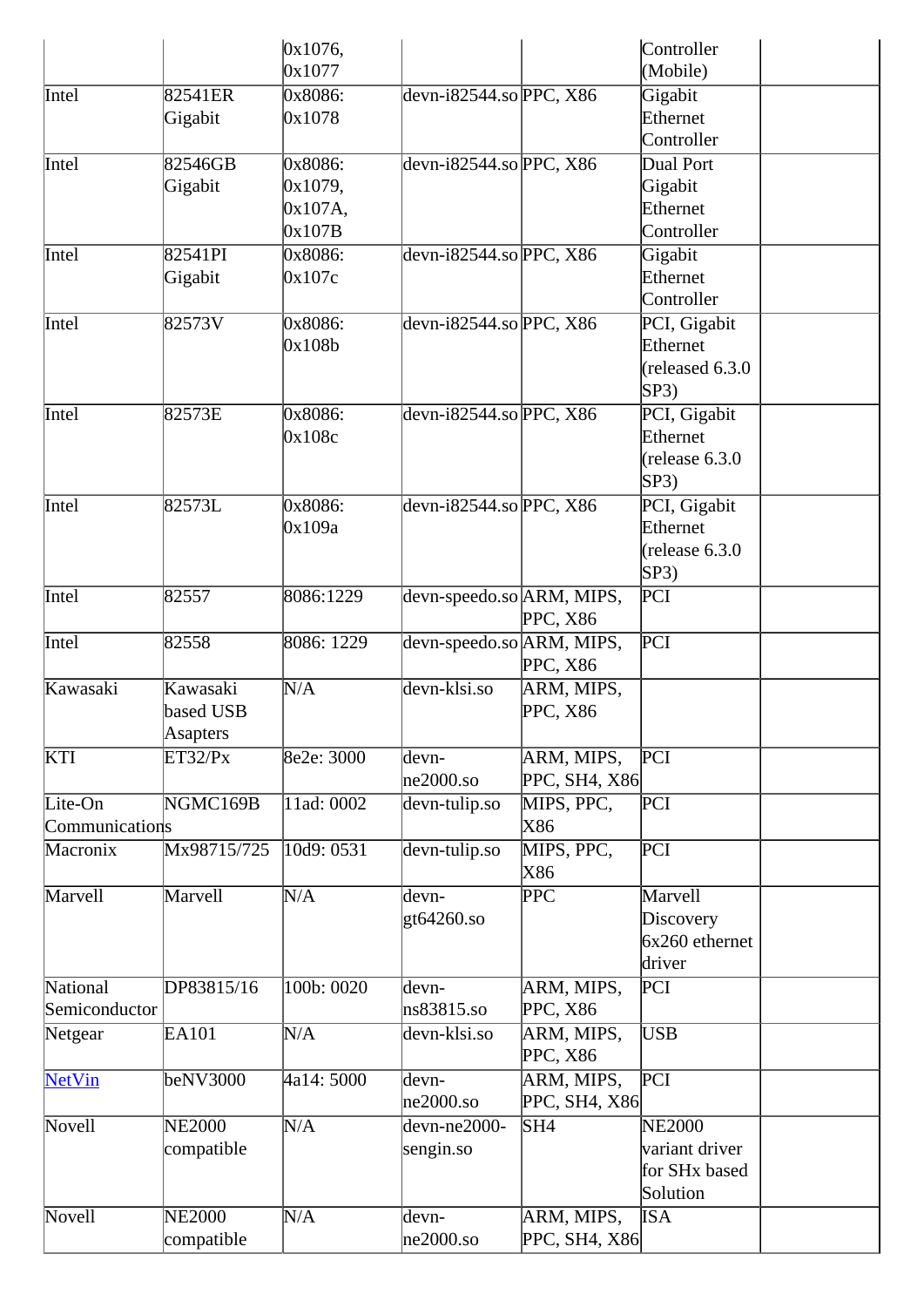| <b>PNIC</b>             | 82C168                                        | N/A                                | devn-tulip.so          | MIPS, PPC,<br>X86           | PCI                                  |  |
|-------------------------|-----------------------------------------------|------------------------------------|------------------------|-----------------------------|--------------------------------------|--|
| Powermatic              | 832AE280306801f6: 1401                        |                                    | devn-<br>$ne2000$ .so  | ARM, MIPS,<br>PPC, SH4, X86 | PCI                                  |  |
| Realtek                 | RT8139A/B/C 10ec: 8139                        |                                    | devn-rtl.so            | ARM, MIPS,<br>PPC, X86      | PCI                                  |  |
| Realtek                 | RT8139 A/B/C 10ec: 8029                       |                                    | devn-<br>$ne2000$ .so  | ARM, MIPS,<br>PPC, SH4, X86 | PCI                                  |  |
| <b>SIS</b>              | <b>SIS900</b>                                 | 1039: 0900                         | devn-sis9.so           | X86                         | PCI                                  |  |
| $\overline{\text{SMC}}$ | <b>SMC 8035TX</b><br><b>EZ Card</b><br>10/100 | N/A                                | devn-tulip.so          | ARM, MIPS,<br>PPC, X86      | <b>CardBus</b>                       |  |
| <b>SMC</b>              | 91C90                                         | N/A                                | devn-<br>$smc9000$ .so | ARM, SH4,<br>X86            | <b>ISA</b>                           |  |
| <b>SMC</b>              | 91C92                                         | N/A                                | devn-<br>smc9000.so    | ARM, SH4,<br>X86            | <b>ISA</b>                           |  |
| <b>SMC</b>              | 91c94                                         | N/A                                | devn-<br>smc9000.so    | ARM, SH4,<br>X86            | <b>ISA</b>                           |  |
| <b>SMC</b>              | 91C96                                         | N/A                                | devn-<br>smc9000.so    | ARM, SH4,<br>X86            | <b>ISA</b>                           |  |
| <b>SMC</b>              | 91C100                                        | N/A                                | devn-<br>smc9000.so    | ARM, SH4,<br>X86            | <b>ISA</b>                           |  |
| <b>SMC</b>              | 91C110                                        | N/A                                | devn-<br>smc9000.so    | ARM, SH4,<br>X86            | <b>ISA</b>                           |  |
| <b>SMC</b>              | 91C111                                        | N/A                                | devn-<br>smc9000.so    | ARM, SH4,<br>X86            | <b>ISA</b>                           |  |
| $\overline{\text{SMC}}$ | <b>SMC</b> 1211                               | N/A                                | devn-rtl.so            | ARM, MIPS,<br>PPC, X86      | PCI                                  |  |
| $\overline{\text{SMC}}$ | 1244Tx                                        | N/A                                | devn-tulip.so          | MIPS, PPC,<br>X86           | PCI                                  |  |
| <b>SMC</b>              | 1255Tx                                        | N/A                                | devn-tulip.so          | MIPS, PPC,<br>X86           | PCI                                  |  |
| <b>SMC</b>              | <b>SMC 9432</b>                               | N/A                                | devn-epic.so           | ARM, MIPS,<br>PPC, X86      | PCI                                  |  |
| SMC                     | <b>SMC EZ</b><br>Ethernet<br>Adapter          | N/A                                | devn-<br>pegasus.so    | ARM, MIPS,<br>PPC, X86      | USB                                  |  |
| SMC                     | LAN83C175                                     | 10b8: 0006                         | devn-epic.so           | ARM, PPC,<br>X86            | PCI                                  |  |
| <b>SMC</b>              | LAN83C170QF10bB: 0005                         |                                    | devn-epic.so           | ARM, MIPS,<br>PPC, X86      | PCI                                  |  |
| <b>SMC</b>              | 8CC795QFP                                     | N/A                                | devn-wd.so             | ARM, MIPS,<br>X86           | <b>ISA</b>                           |  |
| <b>SMC</b>              | 2209                                          | $0x125b$ :<br>0x1720               | devn-asix.so           | ARM, MIPS,<br>PPC, X86      | <b>USB</b> (released<br>$6.3.0$ SP3) |  |
| Socket                  | PCMCIA Low<br>Power Ethernet Ox000D<br>(LPE)  | $0x$ ????:                         | devn-<br>$he2000$ .so  | ARM, MIPS,<br>PPC, SH4, X86 |                                      |  |
| Socket                  | Low Power<br>Ethernet $(CF +$<br>LPE)         | Compact Flash 0x????: 0x0075 devn- | $ne2000$ .so           | ARM, MIPS,<br>PPC, SH4, X86 |                                      |  |